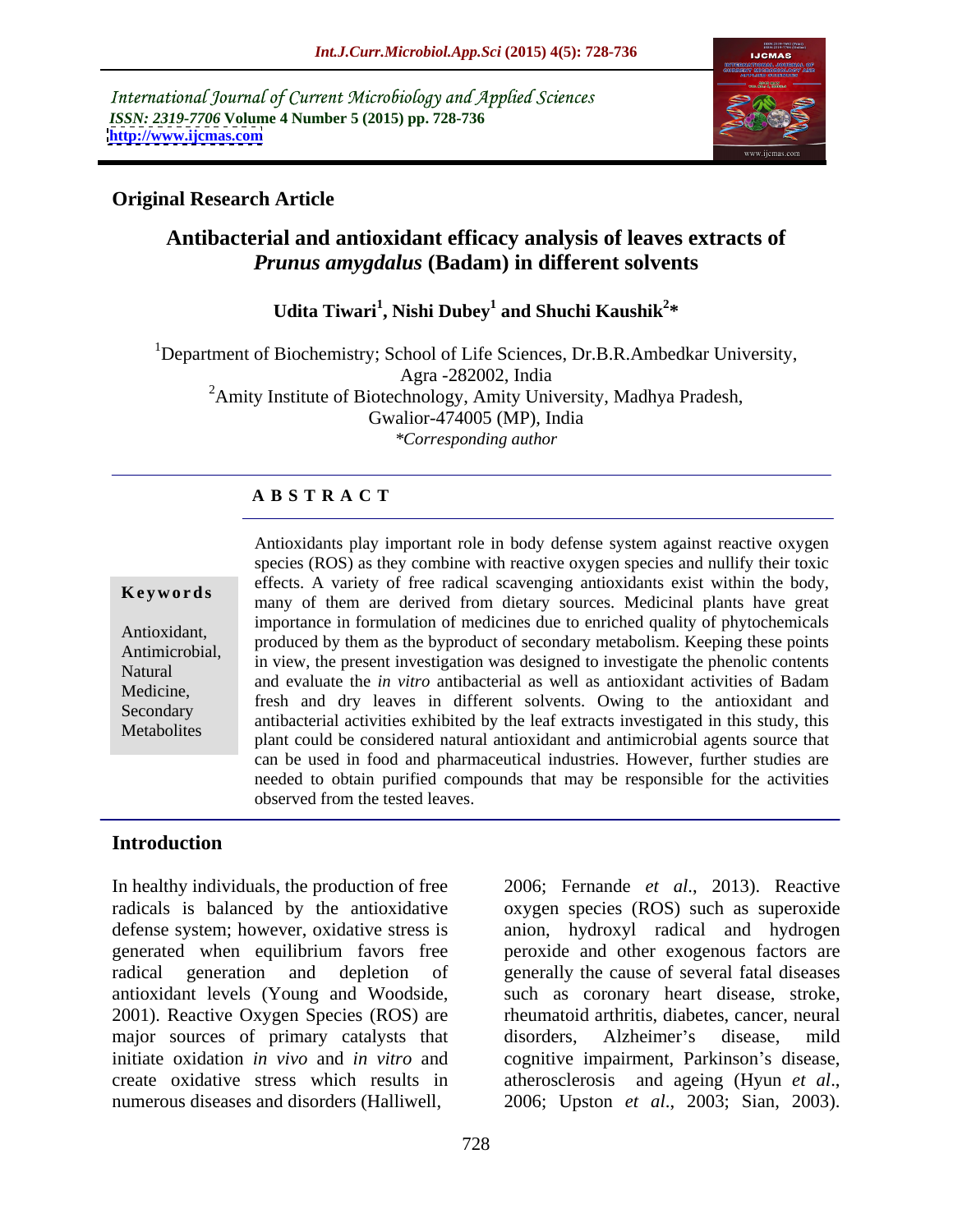Antioxidants are vital substances which intracellular signalling molecules possess the ability to protect the body from (extracellular signal-regulated kinases, c-Jun damage caused by free radical induced N-terminal kinases and protein kinases to be oxidative stress (Tirzitis and Bartosz, 2010). exact) that play roles in cancer growth A variety of free radical scavenging antioxidants exists within the body, many of

natural products for maintaining human *et al.*, 2014) health, especially in the last decade, with more intensive studies for natural therapies Keeping all these points in view the present (Nair *et al*., 2005). They are important source of potentially useful structures for the development of new chemotherapeutic agents. The use of plant extracts and phytochemical screening of (dry and fresh) phytochemicals with known antimicrobial, leaf extracts of Badam (*Prunus amygdalus*), antioxidants properties can be of great evaluation of antibacterial activity against significance in therapeutic treatments (Ifesan the selected bacterial species as well as *et al*., 2013). estimation of total phenolic content (TPC),

Medicinal plants have great importance in formulation of medicines due to enriched quality of phytochemicals produced by them as the byproduct of Secondary metabolism. In Southeast Asia, leaves and barks of Indian almond tree are widely used in human as a folk medicine to treat Plant Materials Fresh and dry leaves of dermatosis, hepatitis, thrush and other oral infections, and intestinal ailments in

Indian almond leaves contain various tannins, including punicalagins, as well as several different flavanoids, such as **Preparation of fresh and dry leaves** kaempferol and quercetin, isovitexin, **extract in different solvents** vitexin, isoorientin, rutin and triterpenoids

Punicalagins caught the attention of cancer researchers after a Taiwanese study showed galloylpunicalagin) inhibited certain types of

intracellular signalling molecules (Chen *et al*., 2008).

them are derived from dietary sources like Methanolic leaf extract of *C. viminalis* fruits, vegetables and teas (Diaz *et al*., 1997*).* It is also used to preserve food quality mainly because they arrest oxidative groups of phenolic content. The use of such deterioration of lipids. plant based medicines in treatment of Plants have been a valuable source of commercial antibiotics is restricted (Tiwari showed good antioxidant free radicals scavenging activity due to their hydroxyl infectious diseases where access to *et al*., 2014)

> investigation was carried out to see the effect of different solvents (such as distilled water, DMSO, ethanol, and methanol) in and total antioxidant activity by phosphomolybdenum method.

## **Materials and Methods**

## **Collection of plant materials**

children. leaves were, identified and authenticated Badam, *Prunus amygdalus* were collected from different locations of Gwalior city. The from Botanist, Department of Botany, Maharaja Mansingh College, Gwalior.

# **extract in different solvents**

(Ahmed *et al*., 2005). The leaves were washed thoroughly with that punicalagin alpha (1-alpha-O- separately and 500 mg of each powder was sterile distilled water and dried in shade until further use. Dried and fresh leaves of Badam (*Prunus amygdalus*) were powdered extracted in 10 ml of different solvents using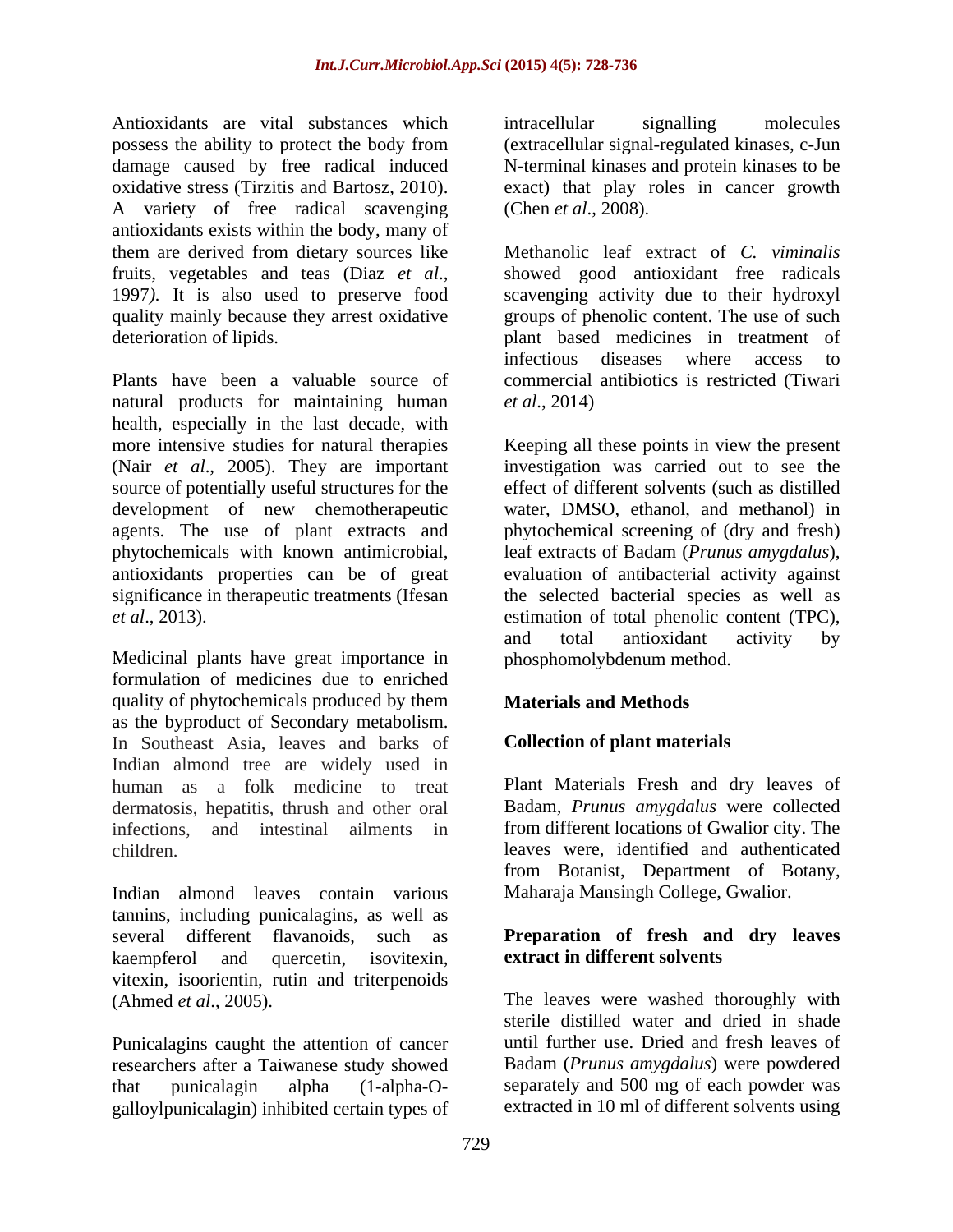blender and kept for thirty minutes and centrifuged at 10000 rpm for fifteen

The supernatant of extracts were subjected

# **Evaluation of antioxidant capacity by**

The total antioxidant capacity of dry and fresh leaf extracts in different solvents was **Antibacterial Susceptibility Testing (AST)** evaluated by the method of Prieto *et al*.,<br>(1999). 200 µl of dry and fresh leaf 1) **Test organisms** extracts of Badam (*Prunus amygdalus)* in different solvents were combined with 2 Two pathogenic bacteria namely *E. coli* and ml of reagent solution (0.6 M, H2SO4, 28 *S. aureus* were included in the study and mM Sodium hypophosphate and 4 mM of were procured from Institute of Microbial Ammonium Molybedate). The tubes were Technology (IMTECH), Chandigarh. The capped and incubated in a boiling water bath obtained cultures were received in the at  $95^\circ$  C for  $90$  min. The aseptic conditions of the laboratory and phosphomolybdenum method was based on the reduction of Mo (VI) to Mo (V) by the 24 hours of incubation at 37°C the cultures antioxidant compound and the formation of were preserved aseptically in refrigerator a green phosphate/Mo (V) complex with a maximal absorption at 695 nm against blank. A typical blank solution contained 1 ml of reagent solution and the appropriate volume of the same solvent used for the Agar well diffusion method described by sample and it was incubated under same Schillenger and Luke (1989) was used for conditions as rest of the sample. Ascorbic the study. An overnight culture of *E. coli* acid 10mg/ml was used as the standard control. It was expressed in terms of approx. 10 CFU/ml was inoculated into 100 ascorbic acid equivalent (mg/g). All the tests ml of Muller Hinton agar. The culture were performed in triplicate. medium was allowed to set. Thereafter, a

Total phenol content was estimated using previously described with little modification with a flamed and cooled wire loop. The

minutes. solvent extracts, 5ml of Folin -Ciocalteau **Preliminary phytochemical studies Na<sub>2</sub>CO<sub>3</sub> were added. The mixture was** to various phytochemical tests to determine recorded at 765 nm using UV-VIS the activity of constituents present in the spectrophotometer. 1 ml aliquots of 20, 40, crude extracts in different solvents (Okerulu 60, 80, 100µg/ml different solvent gallic *et al*., 2001) acid solutions were used as standard. Total **Phosphomolybdenum method** determination was performed in triplicates by Singleton and Rossi (1965). One ml of (dry and fresh) leaf extracts in different reagent (diluted tenfold) and 4 ml (75 g/l) of allowed to stand at  $20^{\circ}$ C for 30 min and the oC for 30 min and the absorbance of the developed colour was phenolic content was expressed in (g GAE/100g) dry weight of sample. All and values were expressed in mean±SD.

## **1) Test organisms**

were procured from Institute of Microbial subcultured on nutrient agar medium. After until further use.

## **2) Agar well Diffusion Method**

**Total Phenolic Content Estimation**  used to punch wells in the Muller Hinton Folin-Ciocelteau reagent based assay as the border); the agar plugs were removed and *S. aureus* was standardized to contain sterile cork borer of 6.0 mm diameter was agar. Five wells were made in the petri plate containing media (One in centre and four at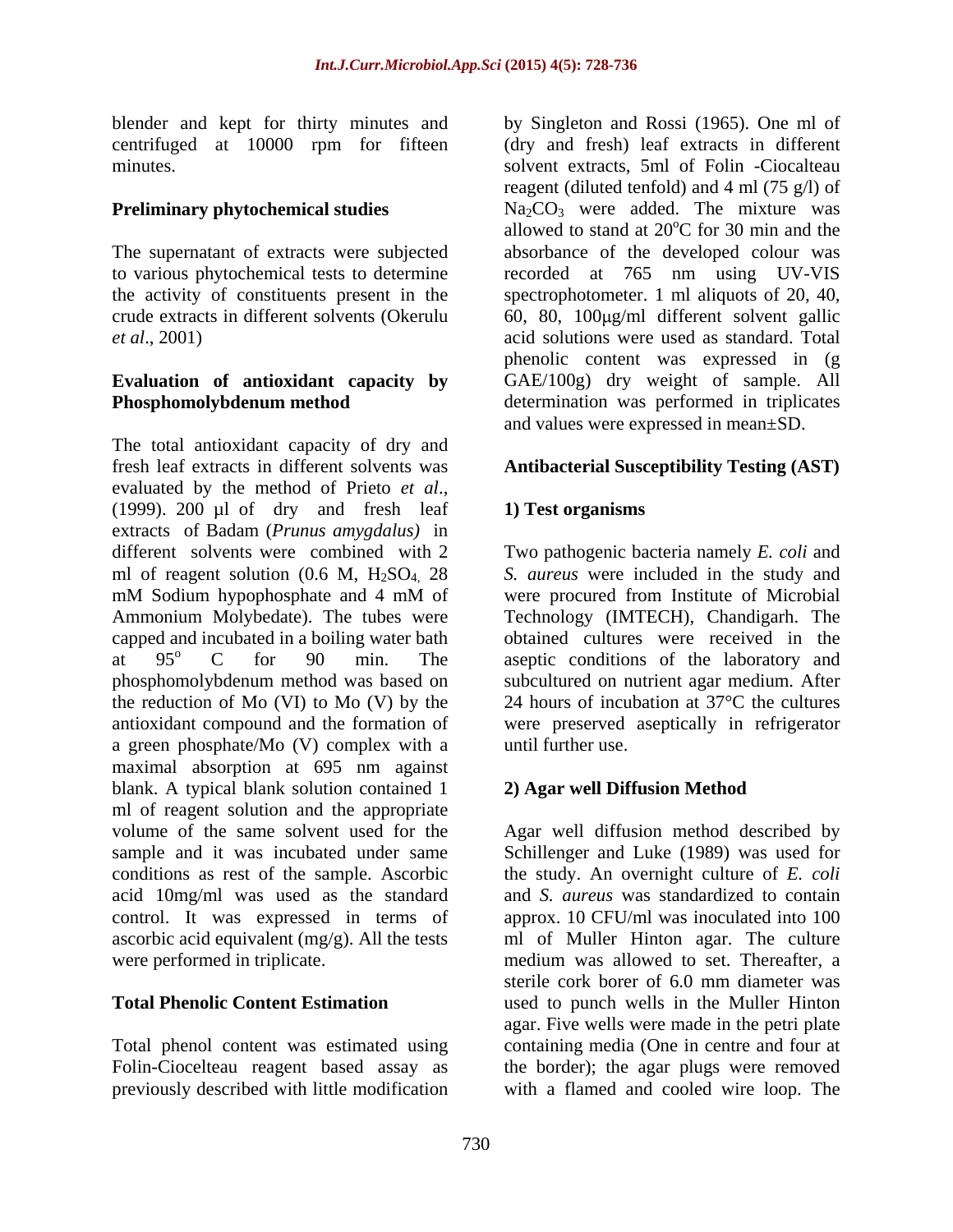plates were swabbed with different cultures oxygen needed by the heart muscle. They and the cut wells were then filled with  $20 \mu L$  can thus increase the efficiency of the heart of each plant extracts prepared in different solvents after 24hrs, the plates were beats without strain to the organ (Stray, observed for the zone scale and the result was recorded in millimeters. All the experiments were done in triplicates. Total phenolic content and total

## **3) Statistical analysis**

Preliminary phytochemical analysis of (fresh degree of solubility in different solvents. The therapeutic value and bioactivity of help of antioxidants. Antioxidative of phenolic compounds reported for their therapeutically significant plant substance. They are isolated from plants commonly found to have antimicrobial properties (Jose stimulation of a reflex of the upper digestive tract (Ayoola and Adeyeye, 2010) the solvent i.e. 1109±109.2mg/ml. The heart-beat without increasing the amount of

and at the same time steady excess heart 1998).

## **Total phenolic content and total antioxidant activity**

All measurements were carried out in (both dry & fresh) in different solvents are triplicates. The results are expressed as presented in Table 2 &graph 1, 2. Maximum mean values ±standard deviation (SD). phenolic content in dry Badam leaf extract **Results and Discussion** 602.53±60.2 mg/ml while Maximum & dry) leaf extracts of test plant Badam 52.67mg/ml. Plant polyphenols, a diverse (*Prunus amygdalus)* in different solvents group of phenolic compounds (flavanols, revealed that the plant leaf extracts flavonoids, anthocyanins, phenolic acids, possessed following phytoconstituents as etc.) possess an ideal structural chemistry given in the Table 1. We observed that for free radical scavenging activity. The bioactive substances demonstrated varying most effective way to eliminate free radicals plant extracts is attributed to phytochemical properties of polyphenol arise from their constituents. Flavonoids are a major group ability of derived radical to stabilize and antiviral (Elumalai *et al*., 2011), breaking function) and from their potential antimicrobial and spasmolytic properties. to chelate metal ions (termination of the Alkaloids are the most efficient Fenton reaction) (Chanda and Dave, 2009). Total phenolic content of plant leaf extracts was observed in Methanol solvent i.e. 602.53±60.2 mg/ml while Maximum phenolic content in fresh Badam leaf extract was observed in DMSO solvent i.e. 526 $\pm$ which cause the oxidative stress is with the help of antioxidants. Antioxidative delocalize the unpaired electron (chain-

*et al*., 2005). Saponin has relationship with potential of different solvent extracts of sex hormones like oxytocin. Oxytocin is a Badam (dry and fresh) leaf along with sex hormone involved in controlling the reference antioxidant compound ascorbic onset of labour in women and the acid. Maximum Antioxidant activity in dry subsequent release of milk (Okigbo *et al.*,<br>2009). Another important action of saponins DMSO solvent i.e. 1423±149.0 mg/ml while is their expectorant action through the maximum Antioxidant activity in fresh cardiac glycosides therapeutically have the antioxidant capacity is based on the ability ability to increase the force and power of the to reduce Mo (VI) to Mo (V). It was Table -2 also illustrates Antioxidant activity was used to evaluate the antioxidant Badam leaf extract was obtained from DMSO solvent i.e. 1423±149.0 mg/ml while Badam leaf extract was observed in ethanol solvent i.e.  $1109 \pm 109.2$  mg/ml. The expressed in terms of ascorbic acid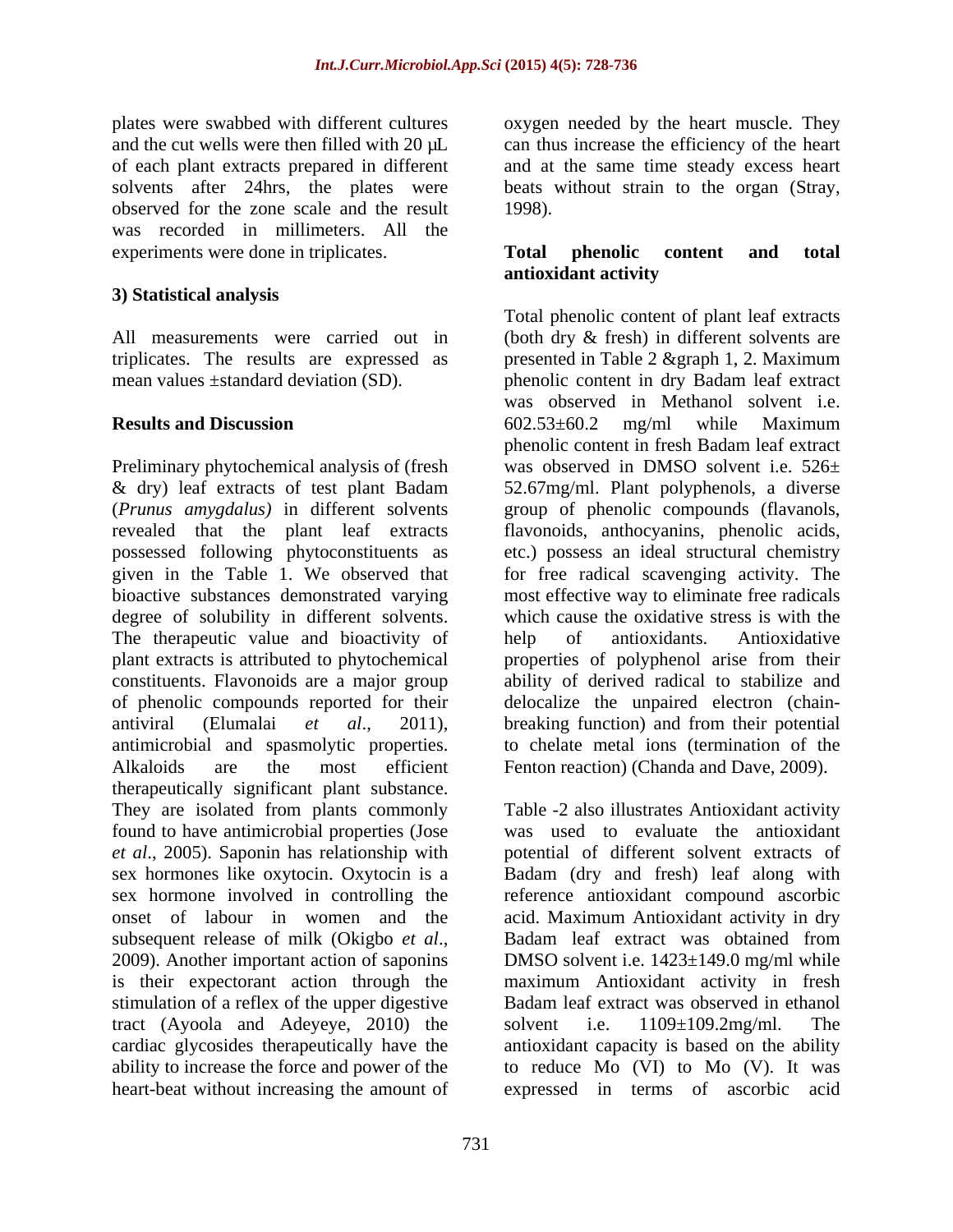equivalent (mg/g). When comparing the total Antioxidant activity in both dry & fresh activity (Oktay *et al*., 2003)*.* It can be stated leaf extracts, the antioxidant potential of dry Badam leaf extracts were in the increasing order of ethanol<distilled water < methanol<DMSO) and in case of fresh leaves Antioxidant potential were as their increasing order DMSO<Distilled water< The Badam fresh leaf extract was found to methanol<ethanol. The antioxidant activity show maximum activity against *S. aureus* in arises from the donation of hydrogen electrons or ions (H+) originating from the approximate similar pattern was found in hydroxyl, which reduces oxidant free dry leaves extracts in different solvents. The radicals (Hamid *et al*., 2010). The medicinal therapeutic value and bioactivity of plant effects of plants are often attributed to the extracts is attributed to phytochemical antioxidant activity of the phytochemical constituents, mostly the phenolics and due to tannins have antibacterial potential due to their redox property which allows them to act as reducing agents, metal chelators and free radical quenchers (Ademiluyi and Oboh 2008). Natural phenolics exert beneficial directly damaging its cell membrane (Ayo, effects mainly through their antioxidant 2010). activity.

oxygen concentration, intercepting singlet natural extract due to their redox properties

antioxidant activity and may serve as a

significant reflection of the antioxidant that phenolic content of the plant may be a good indicator of its antioxidant capacity.

# **Antibacterial activity**

The Badam fresh leaf extract was found to all the tested solvents, than *E. coli* and constituents. For instance, plant rich in their characters that allows them to react with proteins to form stable water soluble compounds thereby killing the bacteria by 2010).

These compounds are capable of decreasing by many researchers. The results obtained oxygen, preventing first chain initiation by contained bioactive agents which are scavenging initial radical, such as hydroxyl connected with antimicrobial properties in radical, chelating metal ion catalyst, plants. The zone of inhibition varied decomposing primarily product of oxidation suggesting the varying degree of efficacy to non radical species and breaking chains to and different phytoconstituents of herb on prevent continued hydrogen abstraction the target organism. The antimicrobial from substance (Shahidi, 1997). In addition, activity of the plants may be due to the polyphenolic compounds are primarily presence of various active principles in their responsible for the antioxidant activity of leaves. In general, the Gram-negative and chemical structures (Cuppett *et al.*, may be due to their extra lipopolysaccharide 2001) several researches have demonstrated and protein cell wall that provides a that there can be a correlation between permeability barrier to the antibacterial phenolic content and antioxidant capacity of agent (Adwan and Abu- Hasan, 1998). plant extracts or their essential oils Furthermore, the Gram-positive bacteria are (Davidson and Naidu, 2000 & Yang *et al.*, more sensitive to the extract because of the 2002).<br>2002). Reducing power is associated with make them less sensitive (Kaur and Arora, The antimicrobial activity has been reported from this work revealed that the plants bacteria show less sensitivity to plant extract may be due to their extra lipopolysaccharide and protein cell wall that provides a more sensitive to the extract because of the single layer of their cell wall, whereas the double membrane of Gram-negative bacteria 2009).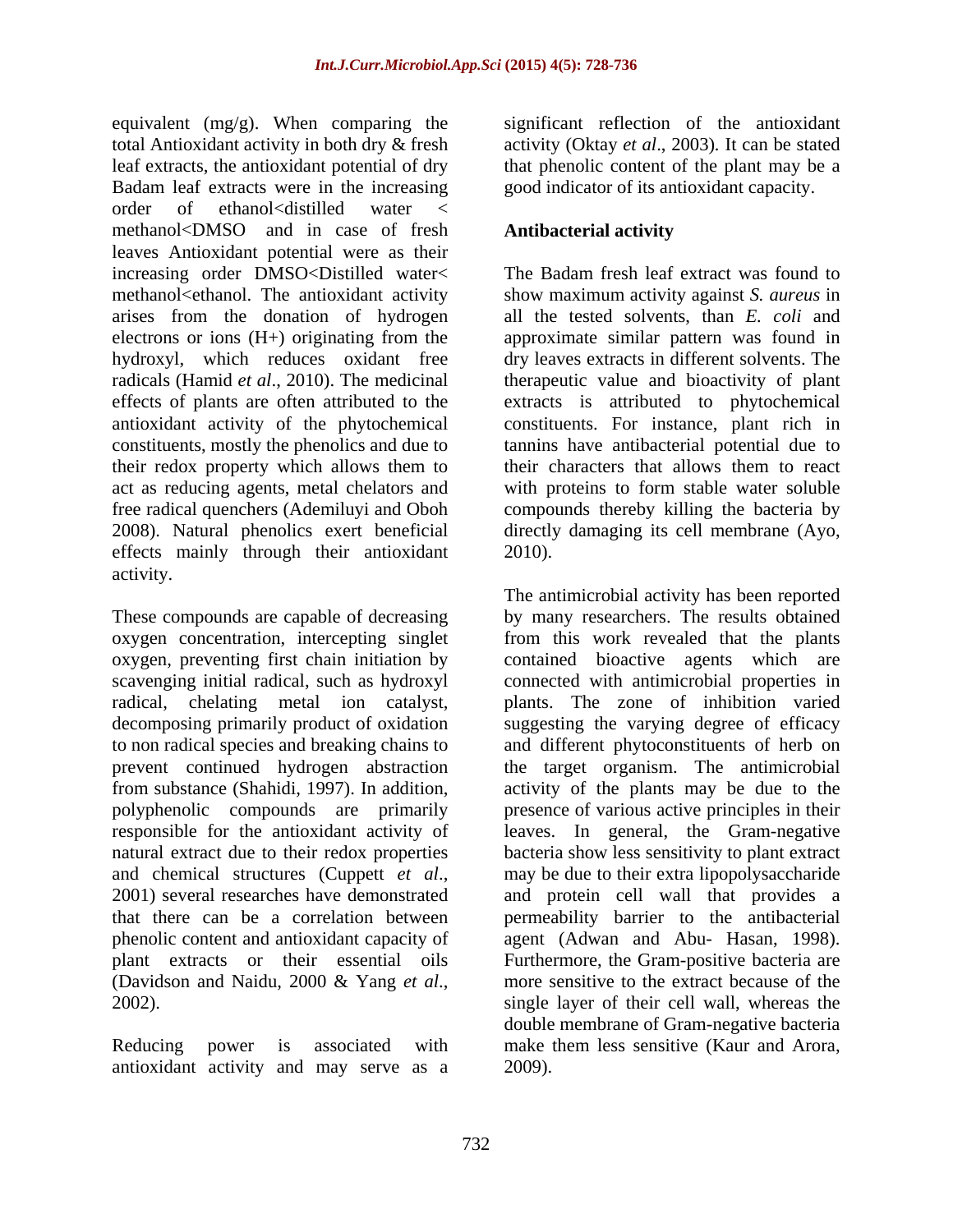|                                                                                         |               |        | Dry leaves extract |        |        |            | <b>Fresh leaves Extract</b> |  |
|-----------------------------------------------------------------------------------------|---------------|--------|--------------------|--------|--------|------------|-----------------------------|--|
| Phytoconstituents Distilled DMSO Ethanol Methanol Distilled DMSO Ethanol Methanol Water |               |        |                    |        |        |            |                             |  |
|                                                                                         |               |        |                    |        |        |            |                             |  |
| Resins                                                                                  |               |        |                    | $\sim$ |        |            |                             |  |
| $2$ Tannin                                                                              |               |        |                    |        |        |            |                             |  |
| Anthraquinone                                                                           |               | $\sim$ | $\sim$             |        |        | $\sim$ $-$ |                             |  |
| Phytosterol                                                                             |               |        |                    |        |        |            |                             |  |
| Saponins                                                                                | $\sim$ $\sim$ |        |                    |        | $\sim$ | $\sim$     |                             |  |
| Cardiac<br>Glycosides                                                                   |               |        | $^{+}$             |        | $+$    |            |                             |  |
| Flavonoids                                                                              |               |        |                    |        |        |            |                             |  |
| Alkaloids                                                                               | $\sim$        |        | $+$                | $\sim$ | $\sim$ | $\sim$     |                             |  |

|  | <b>Table:</b> 1 Phytoconstituents present in dry and fresh leaves extracts of Badam in different s<br>it solvents |  |  |  |
|--|-------------------------------------------------------------------------------------------------------------------|--|--|--|
|--|-------------------------------------------------------------------------------------------------------------------|--|--|--|

(+) Present and (-) Absents

**Table.2** Showing Total phenol contents and total antioxidant activity of the different extracts of ( and Fresh leaves) in Badam(Prunus amygdalus)

|                 | Total Phenol Contents (mg/l) |                    |                     |                                    |
|-----------------|------------------------------|--------------------|---------------------|------------------------------------|
|                 |                              |                    |                     | Total Antioxidant Activity (mg/ml) |
| Solvent         | Dry leaves                   | Fresh leaves       | Dry leaves          | Fresh leaves                       |
| Distilled Water | $472.7 + 49.45$              | 476.66±47.66       | $1225.66 \pm 121.0$ | $1166.66 \pm 116.6$                |
| <b>DMSO</b>     | 597.43±58.99                 | $526 \pm 52.67$    | $1423 \pm 149.0$    | $1109 \pm 110.0$                   |
| Ethanol         | 522.46±52.78                 | $512.26 \pm 51.11$ | $643 \pm 65.4$      | $1595 \pm 158.22$                  |
| Methanol        | $602.53 \pm 60.2$            | $502.7 \pm 49.67$  | $1377.33 \pm 137.0$ | $162 \pm 17.2$                     |

All determination was performed in triplicates and values were expressed in mean ± SD

**Table.3** Showing Antibiogram patterns for Badam (Prunus amygdalus) dry and fresh leaf extracts in different solvents

|                            |  |  | Diameter of zone of inhibition (in |       |        |                              | Diameter of zone of inhibition (in |
|----------------------------|--|--|------------------------------------|-------|--------|------------------------------|------------------------------------|
| Micro-                     |  |  | mm) for in dry leaves extracts     |       |        | mm) in fresh leaves extracts |                                    |
| No organism/Solvent Distil |  |  | Ethanol Methanol                   |       |        |                              | 1 Distilled DMSO Ethanol Methanol  |
|                            |  |  |                                    | water |        |                              |                                    |
| $\therefore$ coll          |  |  |                                    |       |        |                              |                                    |
|                            |  |  |                                    |       |        |                              |                                    |
| S. aureus                  |  |  |                                    |       |        |                              |                                    |
|                            |  |  |                                    |       | $16+1$ |                              |                                    |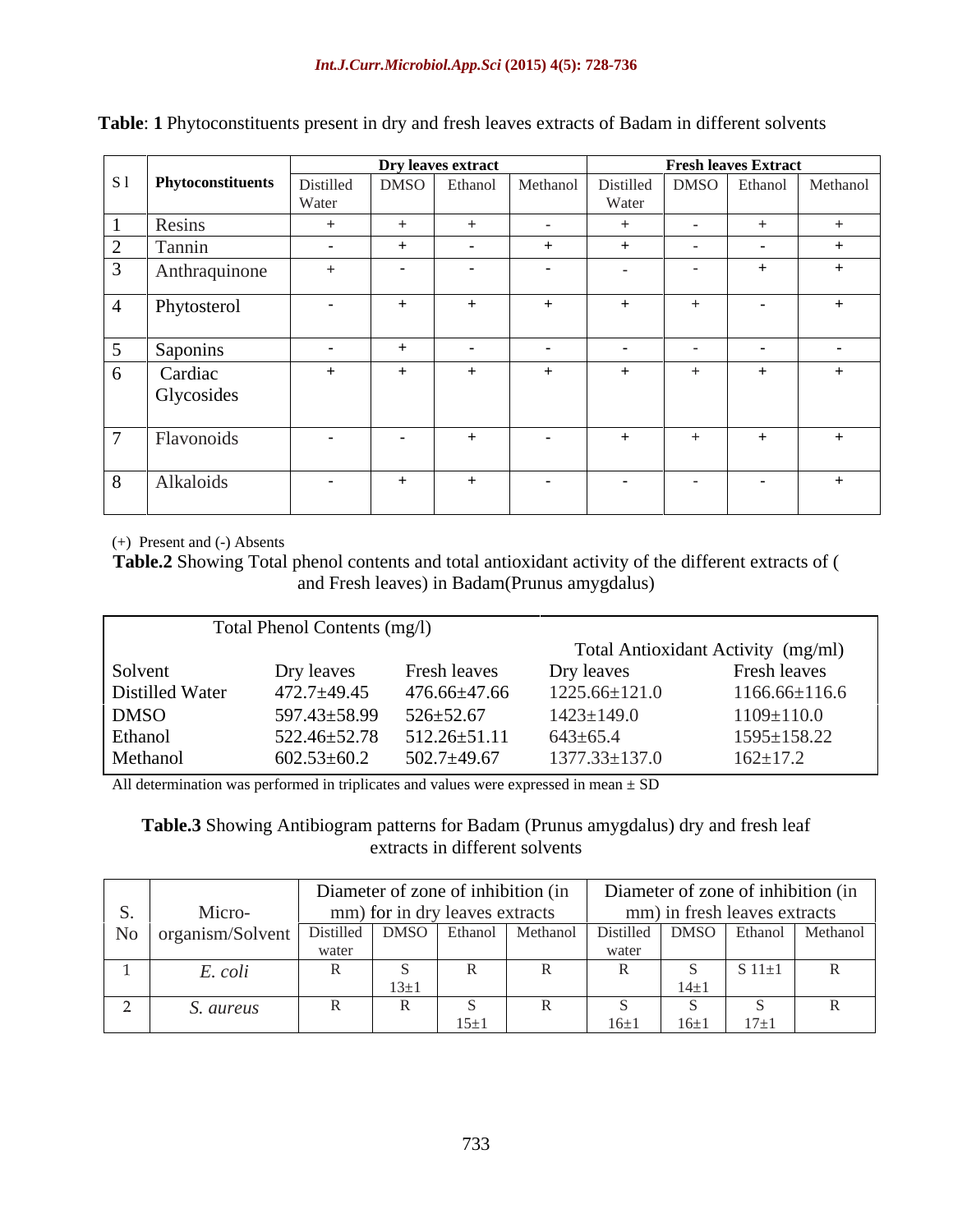

**Graph.1** Showing total phenolic content of dry and fresh leaves extract in different solvents

Total phenolic content of dry and fresh leaves extract in different solvents





**Total Antioxidant activity (mg/ml)** 

Today, antioxidative properties of extracts antimicrobial agent's source that can be used from plants have become a great interest due in food and pharmaceutical industries. to their possible uses as natural additives to However, further studies are needed to replace synthetic ones. This study was obtain purified compounds that may be designed to investigate the phenolic contents responsible for the activities observed from and evaluate the *in vitro* antioxidant activities of Badam fresh and dry leaves in different solvents. **Acknowledgement**

Owing to the antioxidant and antibacterial We are thankful to Director, CHRI, Gwalior, activities exhibited by the leaf extracts for providing all the facilities required to investigated in this study, extracts of Badam plant leaves in different solvents could be thankful to Dr. Archana Shrivastav, considered a natural antioxidant and

the tested leaves.

carry out the experiments. We are also thankful to Dr. Archana Shrivastav,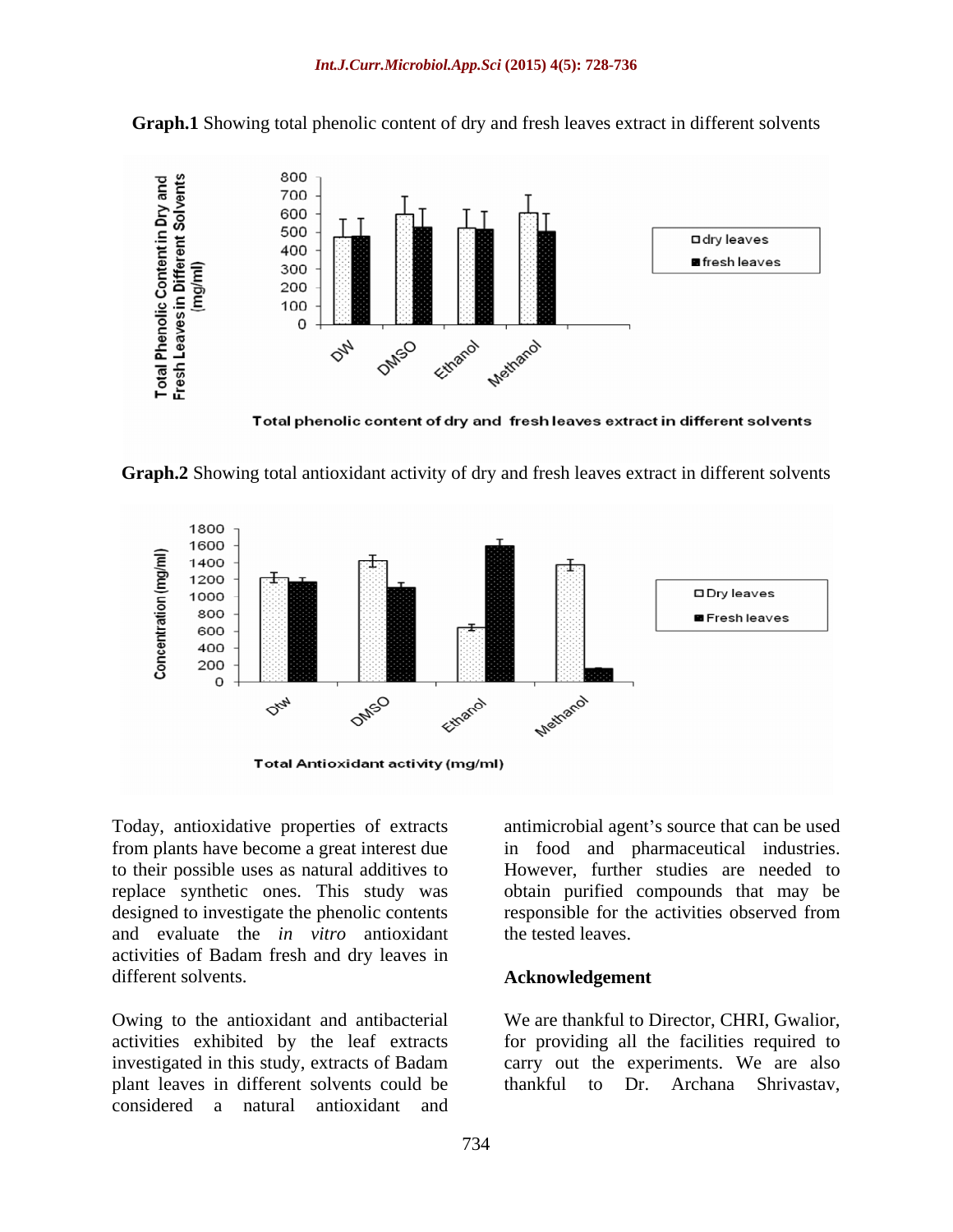Professor, College of Life Sciences for her unstinted support and guidance. cells.Molecular Nutrition and food

- Ademiluyi A.O and Oboh G. (2008) Biotechnology Vol.7 (17), pp3138-
- Adwan K, Abu-Hasan N (1998). Gentamicin reduced gentamicin uptake, Folia
- Ahmed, SM., Swamy, V., Dhanapal, PGR., Diabetic Activity of Terminalia 337,408-416.
- constituents and bioactivities of the
- 
- Chanda and Dave R. (2009) *In vitro* properties: An overview. African
- Chen LG, Liu YC, Hsieh CW, Liao BC,<br>Wung BS (2008). Tannin 1-alpha-O-<br>Aging Res. Rev. 5: 209-220. endothelial nitric-oxide synthase via

**References** 10.1002/mnfr.200700335 kinase/Akt pathway in endothelial research.52 (10):1162-71. doi: 10.1002/mnfr.200700335

- Antioxidant properties of methanolic animal origin. In: Pokorny J, extracts of mistletoes (Viscum album) from cocoa and cashew trees in Nigeria. African Journal of applications. Woodhead Publishing Cuppett, SL. (2001). The use of natural antioxidants in food products of Yanishkieva N, Gordon M, editors. Antioxidants in food-practical Ltd., Cambridge., 285-310
- 3142. Davidson, PM., Naidu, AS. (2000). Phyto resistance in clinical strains of Enterobacteriaceae associated with Systems. Boca Raton, FL: CRC phenols. In: Naidu AS editor. Natural Food Antimicrobial Press. , 265-294.
- Microbiologica, 43, 438. Diaz, MN., Frei, B., and Keaney, JF. (1997). Chandrashekara, VM.(2005). Anti-<br>heart disease", Engl. J. Med., Antioxidants and atherosclerotic heart disease", *Engl. J. Med.*, 337,408-416.
- catappa 'Linn. Leaf Extracts in Elumalai, EK., Ramachandran, M., Alloxan-lnduced Diabetic Rats. Iranian J Pharmacol & Therapeutics. (2011). Antibacterial activity of , 4(1): 36-39. various leaf extracts of *Merremia*  Ayo, R.G. (2010). Phytochemical *emarginata*. Asian Pacific J Tropical Elumalai, EK., Ramachandran, M.,<br>Thirumalai, T.,Vinothkumar, P. (2011). Antibacterial activity of Biomedicine. 406-408.
- extracts of Cassia nigricans Vahl: A Fernande Nyangono, Biyegue Christine, review. J Medicinal Plants Research Marthe Tsague,Laure Ngondi Judith Vol. 4(14), pp. 1339-1348. and Enyong Oben Julius (2013). *In*  Ayoola, P.B. & Adeyeye, A. (2010). Phytochemical and nutrient *Guibourtia tessmannii* Harms, J. evaluation of carica papaya Leonard (Cesalpinoidae.J. Med. (pawpaw) leaves. IJRRAS 5 (3). Plants Res. Vol. 7(42), pp. 3081 *vitro* antioxidant activity of Leonard (Cesalpinoidae.J. Med. 3088
	- models for antioxidant activity Halliwell B (2006) Reactive species and evaluation and some medicinal antioxidants. Redox biology is a plants possessing antioxidant fundamental theme for aerobic life. Plant Physiol 141:312–322
- Journal of Microbiology Research Hyun DH, Hernandez JO, Mattson MP, de Vol. 3(13) pp. 981-996. Cabo R (2006). The plasma<br>Chen LG, Liu YC, Hsieh CW, Liao BC, membrane redox system in aging. Cabo R (2006). The plasma membrane redox system in aging. Aging Res. Rev*.* 5: 209-220.
	- galloylpunicalagin induces the Hamid A.A. Aiyelaagbe,O.O. Usman,L.A. calcium-dependent activation of Ameen,O.M. and Lawal A(2010) the phosphatidylinositol 3- Review:Antioxidants:Its medicinal and pharmacological